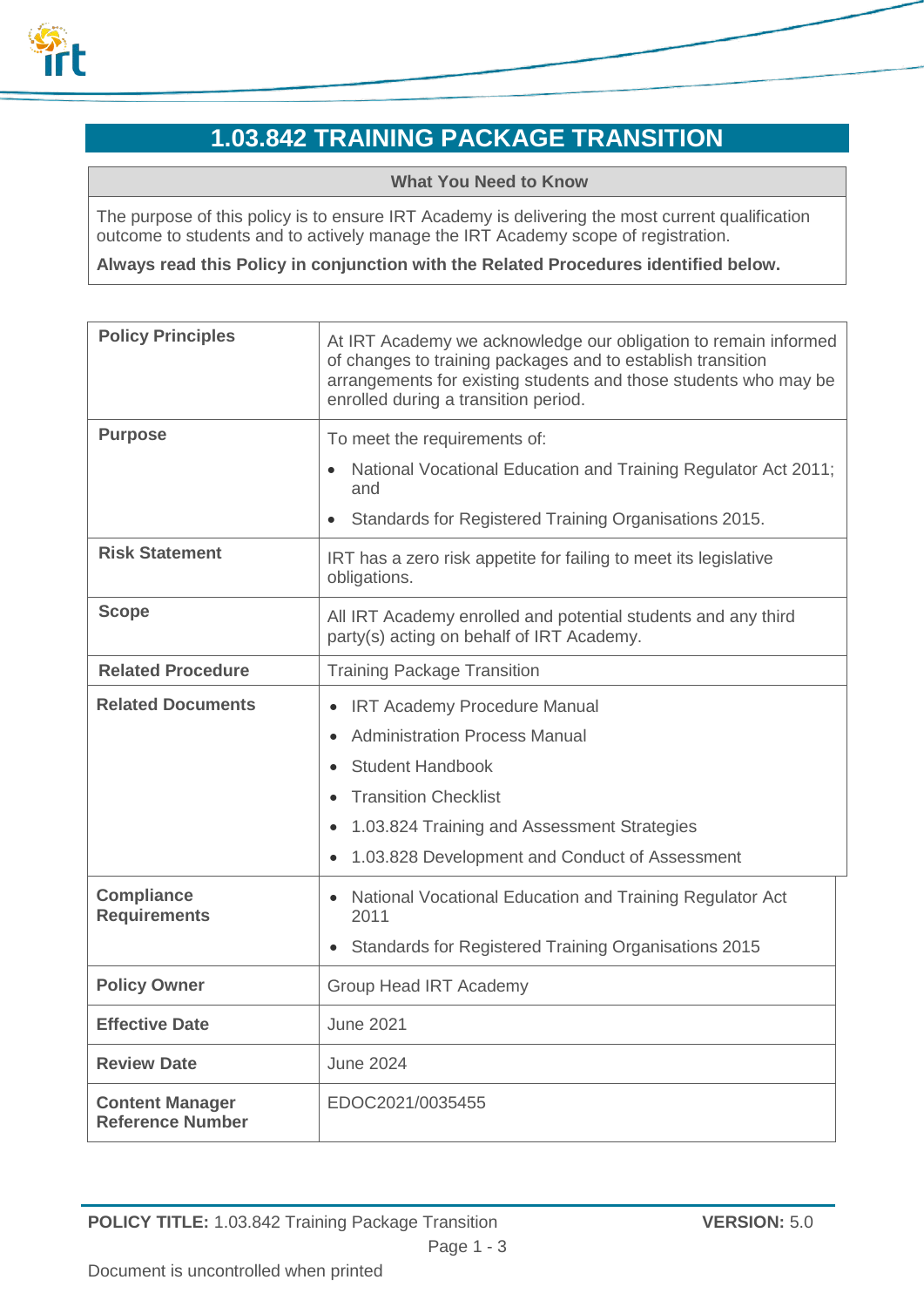

### **1 POLICY DETAILS**

IRT Academy will:

- monitor the status of training packages and respond to changes in training packages through the IRT Academy Management Team to ensure transition to revised, or new training package is managed in a systematic way that integrates changes into all other areas of the IRT Academy operation;
- review training package changes and determine action required from the date of release on the National Register or the transition date as advised by ASQA.

Our obligations are underpinned by the Standards for Registered Training Organisations 2015, requiring RTOs to manage their scope of registration to transition from superseded Training Packages within 12 months of their publication on the national register so that they only deliver currently endorsed Training Packages and currently accredited courses.

This policy is applicable to training package amendments, version changes and newly endorsed training packages.

#### **In Practice Example:**

The Provide First Aid units of competency have been transitioned to new units of competency. They have been deemed by the regulator to be non-equivalent. The Learning & Development Manager proceeds implementing a change plan including; industry consultation, content development (training and assessment) and validation and trainer matrix updates. Evidence is provided to the Group Head IRT Academy to apply to ASQA for the new units to be added to IRT Academy's scope of registration within the transition period designated. The plan also ensures that no students are adversely impacted.